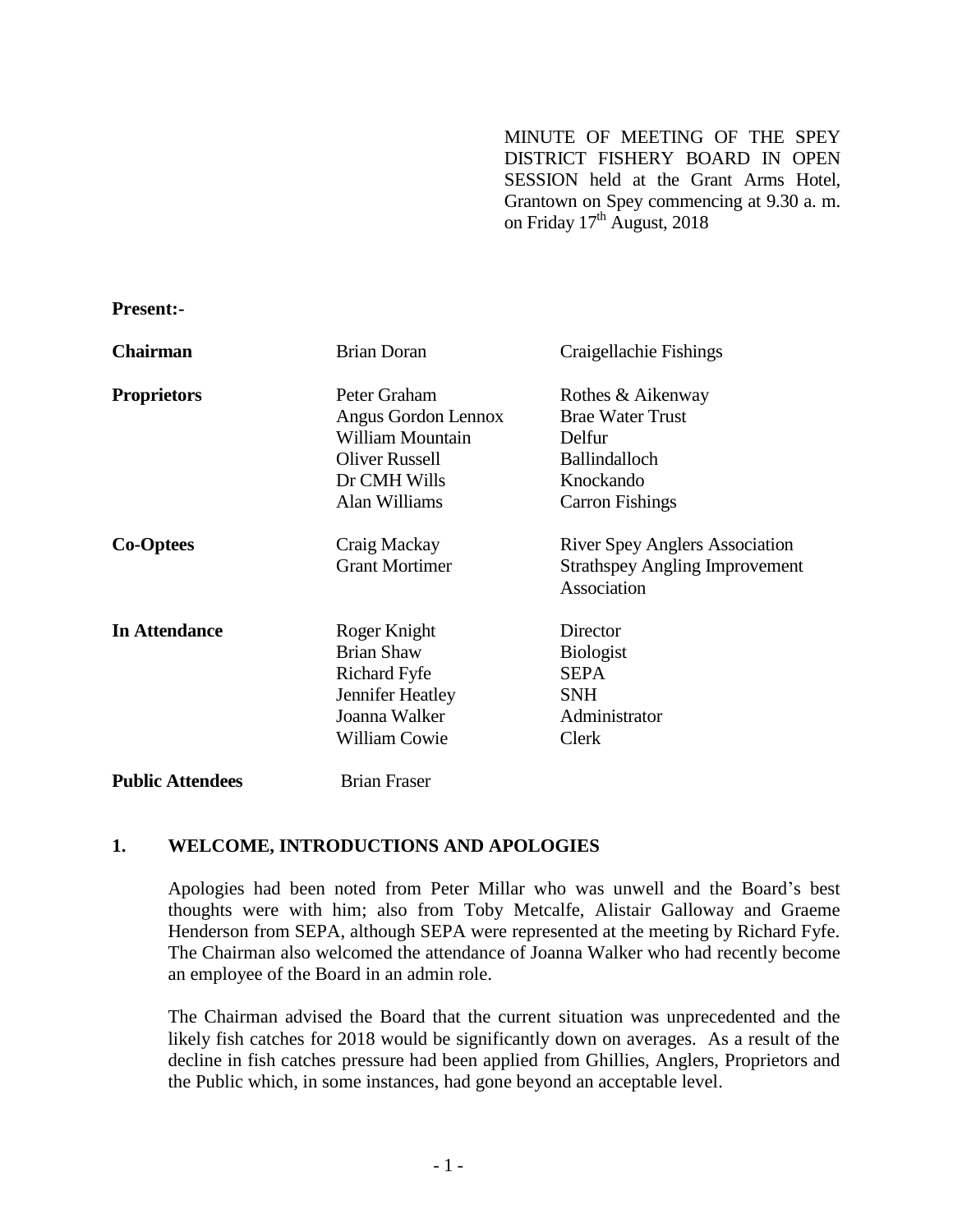The Chairman personally had been invited to stand aside and there had been calls on the Board to resign. The pressure had been very unfair, particularly on the hardworking staff. He noted that Brian Shaw had been singled out for particular criticism but he noted that Brian enjoys the full and unanimous support of the Board who were satisfied that he was taking the Board in the right direction.

The focus surrounded the question of "stocking" and it was resolved that whilst the Public Meetings would discuss current proposals for stocking, the future planning and long-term stocking recommendations would be reserved for the Closed Session.

# **2. MINUTE OF OPEN MEETING HELD ON FRIDAY, 18th MAY, 2018**

The Minute was proposed as an accurate record by William Mountain and seconded by Grant Mortimer.

# **3. MATTERS ARISING FROM PREVIOUS MINUTE**

William Mountain asked in connection with 4.3 of the previous Minute, whether the Boards that were going to be involved in the trial had been identified yet. He felt strongly that the Spey Board should be included, but the Director advised that a final decision had not yet been made.

Peter Graham enquired regarding the proposed purchase of electrofishing data by the Scottish Government and the Director responded to advise that this was an offer of £10,000 for all past and future electrofishing data. He advised that he did have a concern that if all future data was included, control of that information would pass out of the hands of the Board.

Peter Graham felt that there was not necessarily any harm in publicising electrofishing data and, if the sale to the Government was properly protected by contract, there should be no difficulty in agreeing.

For his part, Brian Shaw did not feel precious about releasing electrofishing data, but the Chairman felt there could potentially be a commercial aspect to consider if, for instance, the Board were using data for Windfarm monitoring etc. He expressed caution that, if the Board were to enter into an arrangement with the Scottish Government for the sale of the data, the terms of any contract would require to be looked at very carefully on a commercial basis, as there could be significant value in the data in the future. There was also the question of maintaining control.

Angus Gordon Lennox enquired whether the Board were comfortable that action was being taken to address the 12 pressures listed in the previous Minute and whether there was ongoing liaison between Fisheries Management Scotland and Marine Scotland.

In response, Roger Knight confirmed that efforts were focussed on prioritising the 12 noted pressures, although Brian Shaw recognised that different Boards and river systems would have different priorities regionally.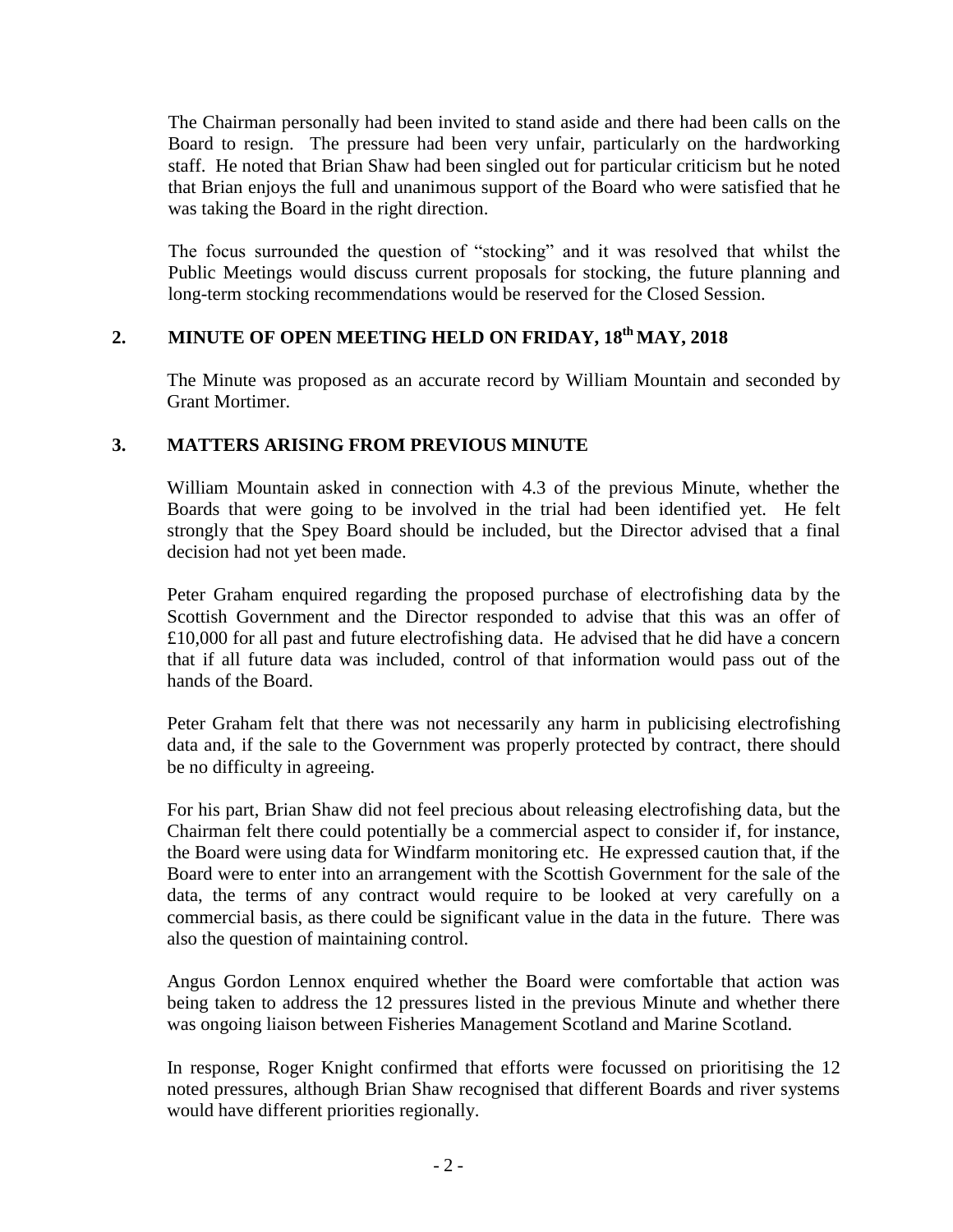The Director and the Biologist would continue to ensure progress through Alan Wells at FMS.

Richard Fyfe from SEPA referred to the electrofishing data and noted that SEPA had been very grateful for data provided by Brian Shaw in the past, which was vital for understanding the classification process. Peter Graham requested Richard to state this publically and he agreed to do so. He also made a plea to the Board to continue to share data with SEPA.

# **ACTION POINT – RICHARD FYFE – TO ISSUE PUBLIC THANKS FOR ELECTROFISHING DATA**

Richard Fyfe also noted that the Scottish Government project for data collection was partly funded by SEPA and was therefore supported by SEPA.

Peter Graham asked Richard Fyfe whether they were able to publicise the principal purpose of the use of the data, so there would be a wider understanding of the classification process for juvenile populations. In response, Richard Fyfe advised that there was a tool to determine population densities for juvenile classification which fitted into the River Basin Management Plan and identified problem areas.

Peter Graham responded to say that there was a perception that where SEPA had stated that juvenile populations were good, these were simply not accurate, so it was important that the Board and the public could understand the setting of the line of definitions, as the impression he had formed was that Anglers did not believe that it reflected the historical facts. He reiterated a plea for SEPA to explain how they derive the definition of "good" habitat i.e. sustainable, harvestable populations, as there was a danger that, unless explanation was given, river users would not accept the definitions given.

Angus Gordon Lennox also noted that the Spey was the only river that had any data on mainstem population and monitoring this systematically and he also felt that an explanation of how SEPA arrived at the juvenile density classifications was important.

In response, Richard Fyfe understood the difficulty and advised that the technical tool was based on a UK-wide classification. He admitted that it was not perfect, but it was the best tool currently in use and looked at measurements of habitat, size, and altitude against what could be expected.

Brian Shaw mentioned there were up to 30 sites around the catchment which would be surveyed this current year for the Scottish Government, which would concentrate on those streams in Category  $2 - 4$ , which would exclude the main stem. Dialogue was still continuing on how the figures could incorporate main stem data to widen the analysis of the Categories.

In summary, Peter Graham requested that SEPA issue an open letter addressed to the Board stating how important electrofishing data was and how it linked to the 12 pressures on salmon stocks.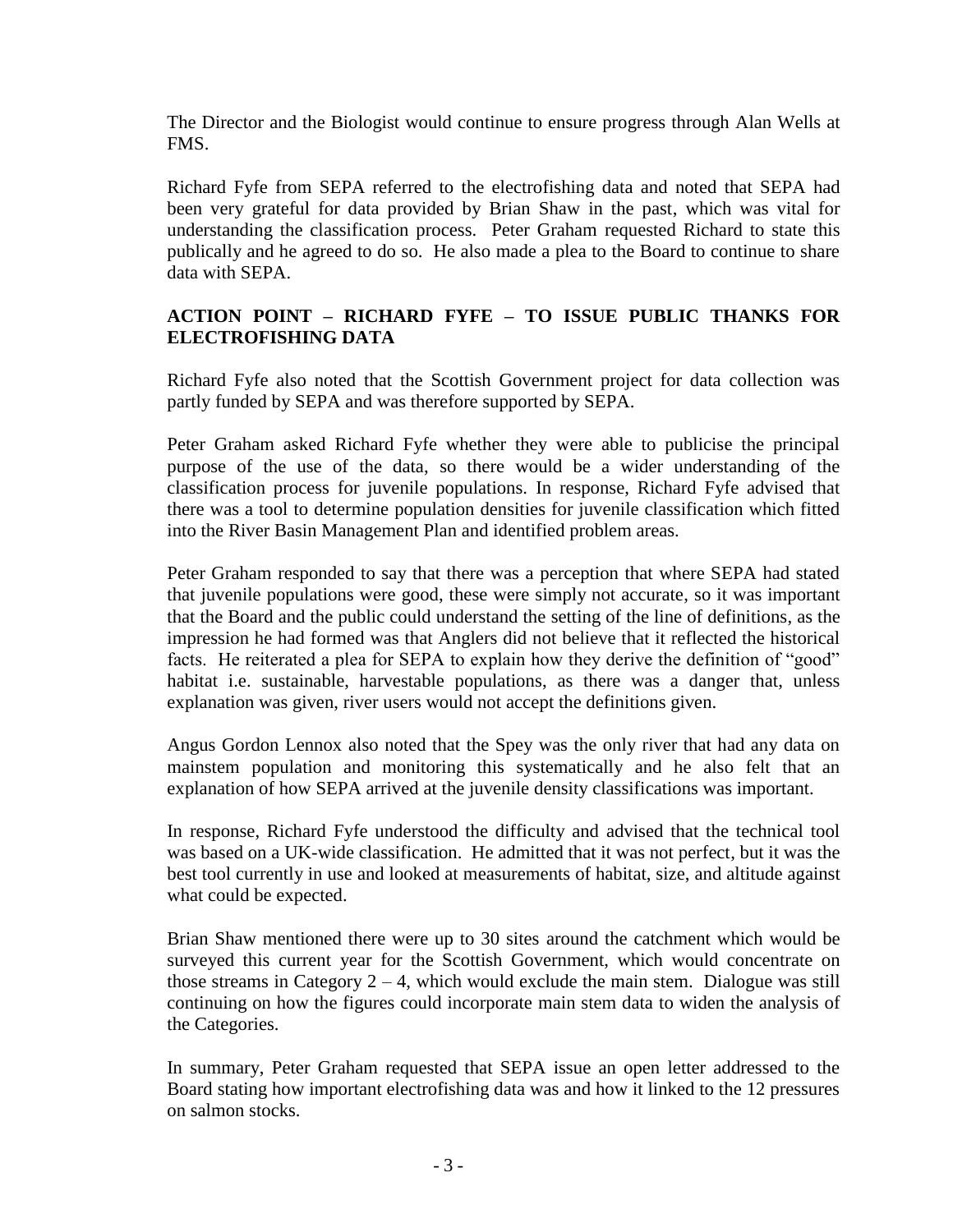Richard Fyfe confirmed he would try and put something in writing and would involve some of his colleagues and also Colin Bean from SNH.

Jen Heatley confirmed that SNH would assist with this.

# **ACTION POINT – OPEN LETTER TO BE ISSUED FROM SNH AND SEPA REGARDING ELECTROFISHING DATA**

## **4. DIRCTOR'S REPORT**

The Director's Report was as circulated and is annexed to the Minute and taken as read.

The Director then provided some updates and invited questions.

The Director reported that one update related to the Spey Dam where there had been a meeting with Duncan Mackison at the dam. It was noted that the reservoir was so low that the original river path was now showing. He advised that a draft specification for the assessment of the Dam had now been produced and once approved would go out to tender shortly. There had been further work by SEPA's Acoustic Doppler Current Profiler team which was starting to give a more accurate picture of numbers. It was also noted that Doctor Matt Newton would be invited to the next meeting of the Technical Group to discuss smolt tracking. In response to enquiry from Alan Williams, the Director confirmed that the specification would be agreed by the Technical Group, including our Biologist and Bob Morgan.

As far as water abstraction was concerned, the Director confirmed that GFG were maintaining the compensation flow requirements for the abstraction scheme at Spey Dam and by way of passing it was noted that the current dry conditions had started earlier and lasted longer than those in 1976.

Alan Williams enquired whether progress was being made on the Markie Heck and the screens. In response, the Director confirmed that progress was being made, but the priority was the dam itself and there was also a need to understand the smolt passage issue before the technical team could address the issues at the offtake.

Richard Fyfe of SEPA confirmed that this was correct, as the main priority must be fish passage up and down stream through the dam which would also include impingement against the screens at the Crunachden Cut offtake. The emphasis must be on finding a sustainable long term solution and understanding the behaviour of smolts and adults. He could not put a timescale on matters, but they were moving forward as quickly as possible and he confirmed that SEPA would keep the momentum going.

Roger also advised that Duncan Mackison had assured him that the assessment and tender process would be carried out swiftly.

4.1 Rod Catches 2018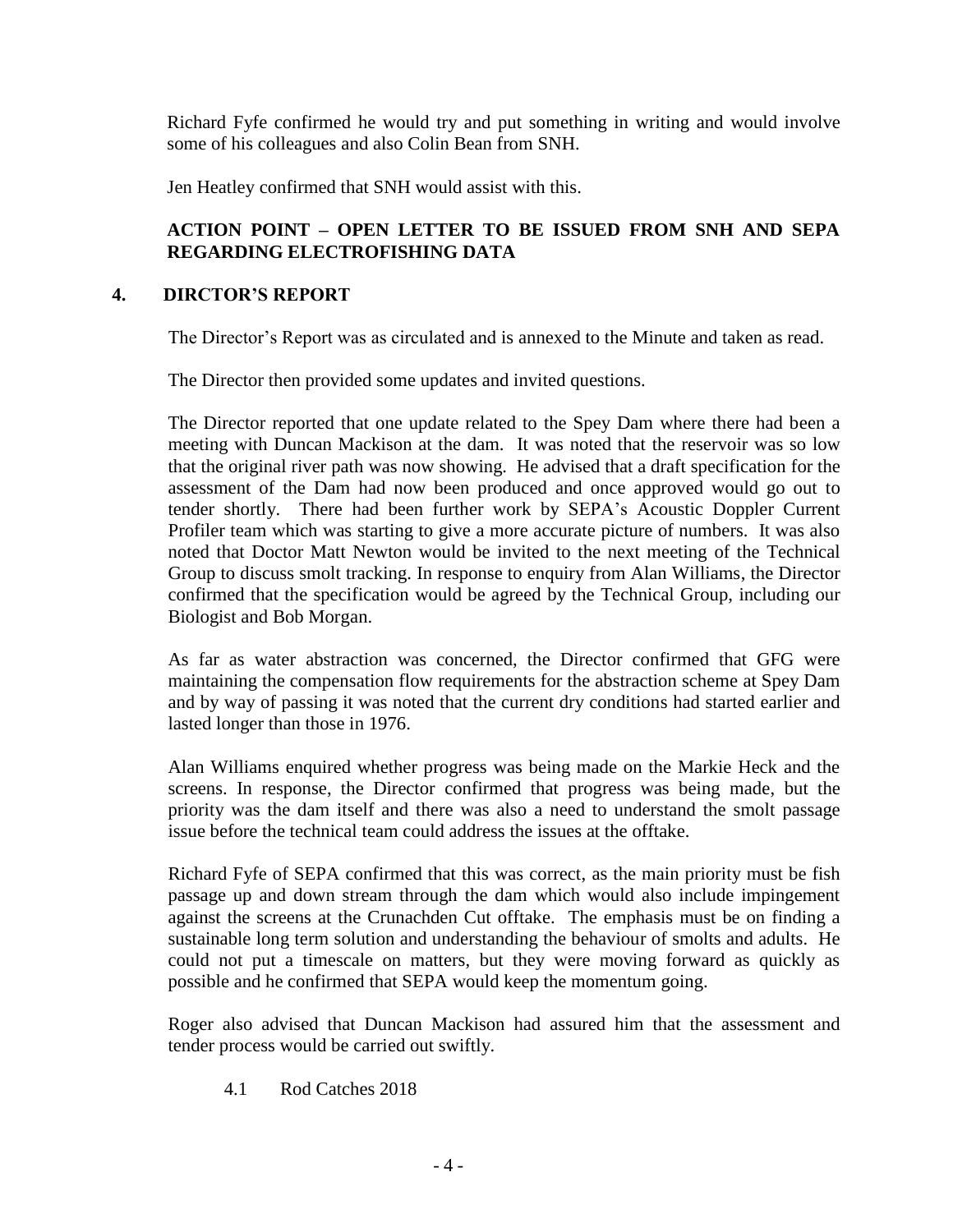The salmon and grilse catch from February to June had been approximately 1,080 compared with 2,677 the previous year. The release rate at been 98%

As far as sea trout were concerned to the end of June, the figure was 673 as opposed to 1,122 the previous year, but this was closer to the 5 year average.

Board Members were aware of the figures which were significantly down on the average and the previous year, although it was noted that one particular beat represented through Savills had not released figures to the Board, despite requests. It was suggested that the Clerk write to Savills to obtain these details and the Director would provide the information required.

## **ACTION – R&R URQUHART TO WRITE TO SAVILLS FORMERLY REQUESTING CATCH DATA ON RECEIPT OF INFORMATION FROM THE DIRECTOR**

4.2 SFB Action Plan

This aspect would be discussed in the Closed Meeting.

- 4.3 Water abstraction
	- Q. Angus Gordon Lennox enquired whether the compensation for the Dipple wellfields was being released from the Tromie.
	- A. The Director responded that as far as he was aware it was.
	- Q. William Mountain enquired of Richard Fyfe whether there was an audit process to ensure compensation flow. Richard Fyfe responded to confirm that this was audited and that Scottish Water were not taking any more than they had to from the Dipple wellfields.

Peter Graham's concern was that taking any water from the Dipple wellfields in drought conditions would reduce the underlying water table and eventually that would affect the river itself. Board Members also expressed alarm that Scottish Water appeared not to have any forward planning in place and indeed, had not proposed a hosepipe ban or other reductions.

Board Members felt that the current reduced water level was exceptional and the abstractions from Scottish Water not sustainable in the medium term.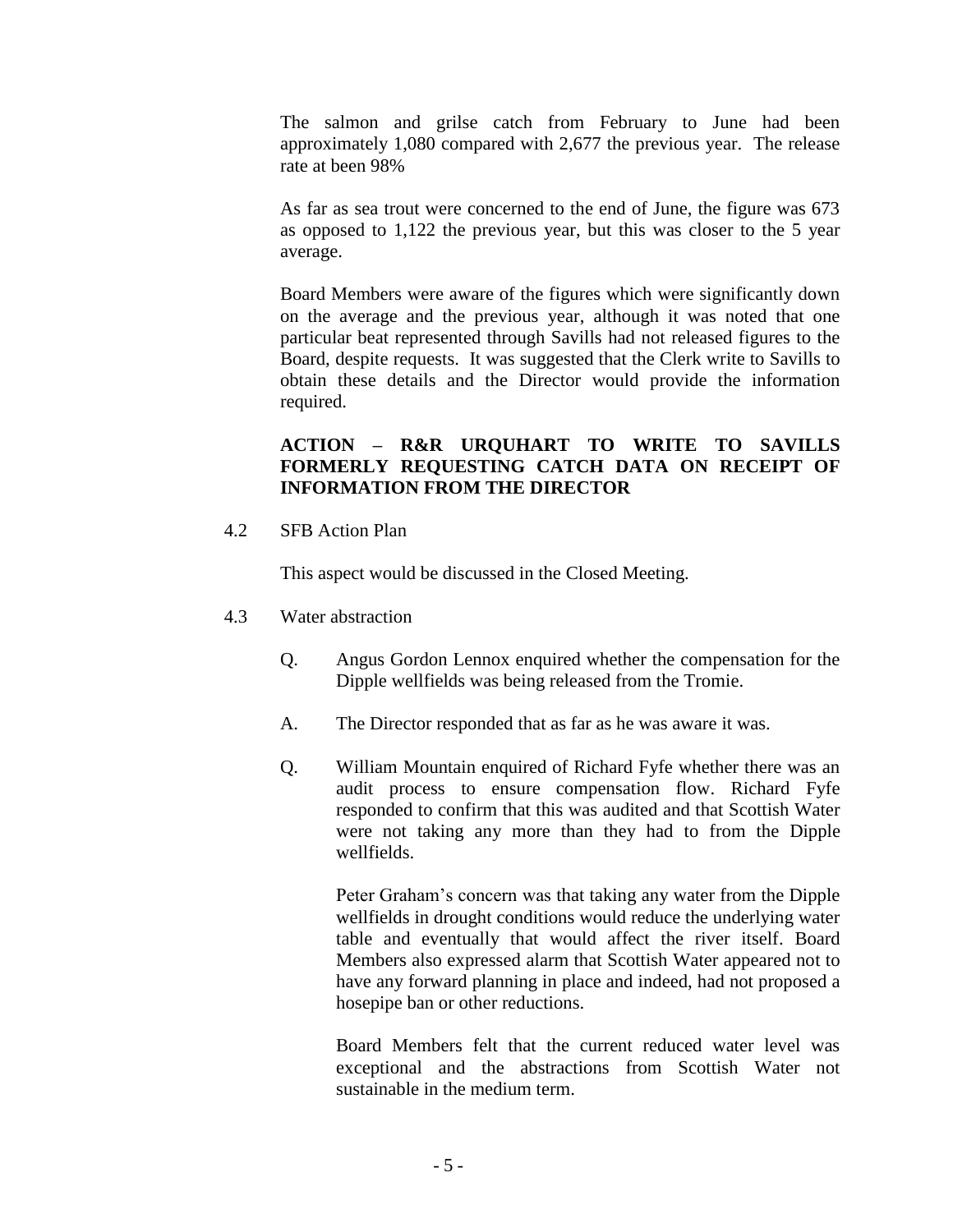Richard Fyfe countered to say that there had been a significant amount of water scarcity planning, but that if the dry weather and drought continued, then Scottish Water would indeed have to have a serious look at matters. In Peter Graham's view, this should also include a thorough review of the CAR Licenses for Distilleries, which abstracted a substantial amount of water, particularly as it had been indicated by SEPA that reviewing the CAR Licenses would take some considerable time to complete.

Richard Fyfe advised that colleagues of his had met with Distillery representatives the previous day and one of the principal topics was the Licences on the Rothes Burn. He agreed with the sentiment expressed by Board Members that it was in no-one's interests for rivers to dry-up and, in response to an enquiry from Peter Graham, he confirmed that it was likely that the Q95 Test would be introduced with the CAR License process in the future.

- Q. Alan Williams' concern related to boreholes, both public and private, which had proliferated along the river. He asked Richard Fyfe if any study had been done on their impact.
- A. The overall impact and cumulative impact was accessed by Hydro Geologists in providing consent.

Jen Heatley mentioned that there had been a number of meetings between Scottish Water, SEPA and SNH and it was accepted that taking water out of the gravels at Dipple would reduce river water over time. She advised that planning on drought was moving quickly forward, but that a hosepipe ban was a Scottish Government-controlled process and could take up to 35 days to become effective, following consultation periods. It was possible that this would be introduced still, but the lead-in time meant that it was less likely if the weather changed.

- Q. Angus Gordon Lennox asked whether it was in SEPA's power to impose a Q95 Flow Test.
- A. Richard Fyfe confirmed that they could, but they required to take in cumulative effects throughout and this needed a holistic approach. They were, however, looking to impose restrictions on Distilleries and this could potentially be extended to boreholes as well. He would speak with the Hydrologists within SEPA who dealt with these matters.
- Q. William Mountain made a request that a Hydrologist from SEPA be asked to attend the next Board Meeting.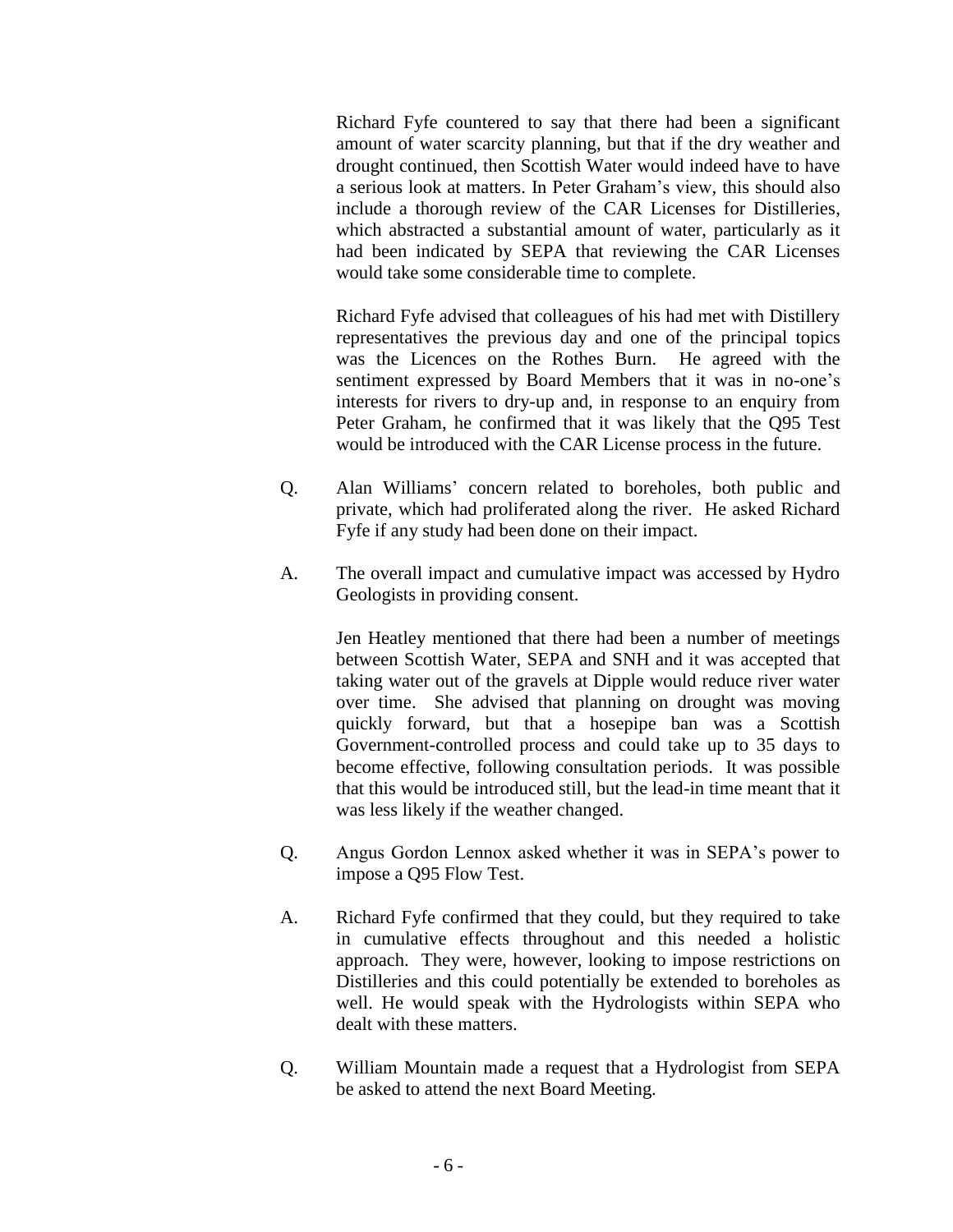## **ACTION POINT – FOLLOW UP INVITATION FOR HYDROLOGIST FOR PRESENTATION/STATEMENT**

- 4.4 Predator Control
	- Q. Angus Gordon Lennox asked whether the Board could press for a "shoot to scare" programme. In connection with Sawbill counts, he enquired whether the drone could be used to take pictures of big groups at the estuary, which was agreed.
	- 4.5 Enforcement

As far as enforcement was concerned, one net had been taken at Findochty, but otherwise it had been noted that Police Scotland resources were very stretched and the Director anticipated that if poaching did increase, this would become an issue. At current levels, there were simply not sufficient Police numbers to assist.

## 4.6 ASCTS

William Mountain enquired whether the letter regarding the ASCTS project had gone to proprietors. Angus Gordon Lennox advised that he had spoken to the Trust who were keen to move forward with the project, but were still looking at funding and he requested the Chairman speak with Mark Bilsby, which was agreed.

# **ACTION POINT – CHAIRMAN TO MAKE CONTACT WITH MARK BILSBY**

Alan Williams also asked whether in supporting the AST proposal, the Board could look at the possiblity of using the Norwegian non-invasive tracking approach, rather than tags.

4.7 Education

On education, Angus Gordon Lennox felt it was important that the Board target local villiage associations and businesses, in addition to schools.

4.8 Spey Catchment Initiative

A report was circulated to Board Members and congratulations were offered to Brian Shaw for the Alaskan Steep Fish Pass at Tamdhu Distillery, amongst other successes.

#### **5. BIOLOGIST'S REPORT**

5.1 Brian Shaw advised that the working groups within FMS were showing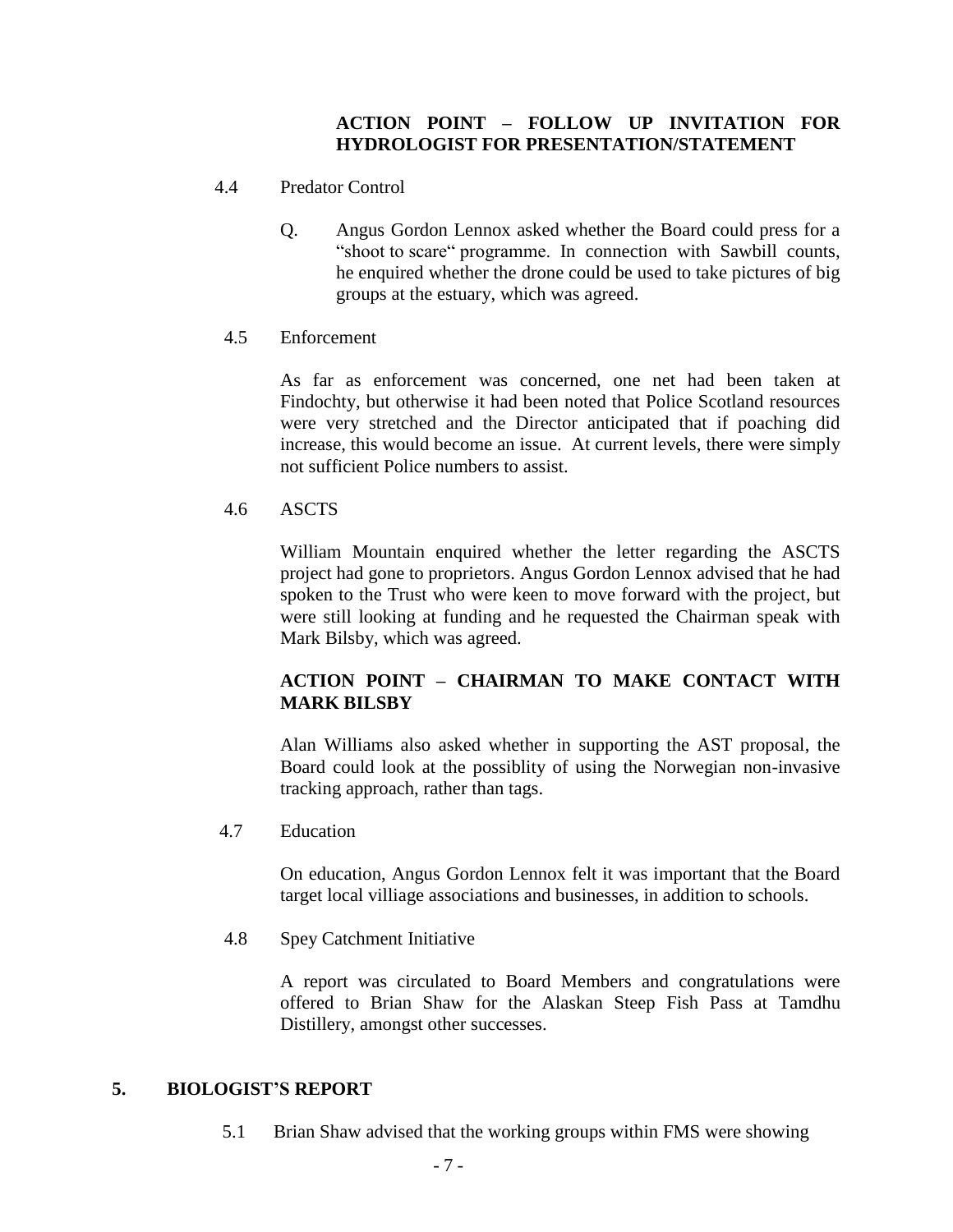results and that the Board should be thankful for this.

#### 5.2 A9 Dualling

The main concern was now the crossing at Kingussie, which would involve a larger span bridge, but the piles and abutment would be closer to the river.

Duncan Ferguson was working hard on this and looking at a monitoring programme. There was a need to have good information on spawning times and locations for salmon in the river and Arctic Char round Loch Insh. Once Duncan had formulated the monitoring proposals, these would be issued to the contractors, who were Jacobs.

In answer to a question on the cost of monitoring, Brian Shaw indicated that Duncan's time would be charged at £350 per day, with slightly less for others.

5.3 Invasive Species

Brian advised that Hogweed had been cleared on most of the river down as far as Fochabers, which had been funded. Additionally a fixed-wing drone survey had been carried out below Fochabers and had identified some hidden pockets of Hogweed, together with Himalayan Balsam and other invasive species.

#### 5.4 Electrofishing

Whilst this only took 10 weeks of the overall Biologist programme, it was a very important part and they had largely finished timed surveys on the Spey. The results showed that Parr numbers had been good so far along with Fry and he felt that in general the 2017 cohort was strong. Workload, however, had been an issue and whilst some of the work was funded, it was possible that some surveys would have to slip in order to fulfil the funded contract surveys.

In answer to a question from Peter Graham, the Biologist confirmed he had been refused access from a couple of sites, but that it was probable that access would be allowed again when water levels rose.

#### **6. STOCKING PROPOSALS PART I CURRENT PROPOSALS**

Peter Graham advised that the current programme had intended to plant out 330,000 fed fry, but they had approximately 425,000 hatched so far, so there were slightly more to stock out. He presented a slide showing the proposed locations. He advised that in particular, upper Spey tributaries would be targeted for improvement and provided details of the numbers throughout the lower, middle and upper Spey, with the hatchery source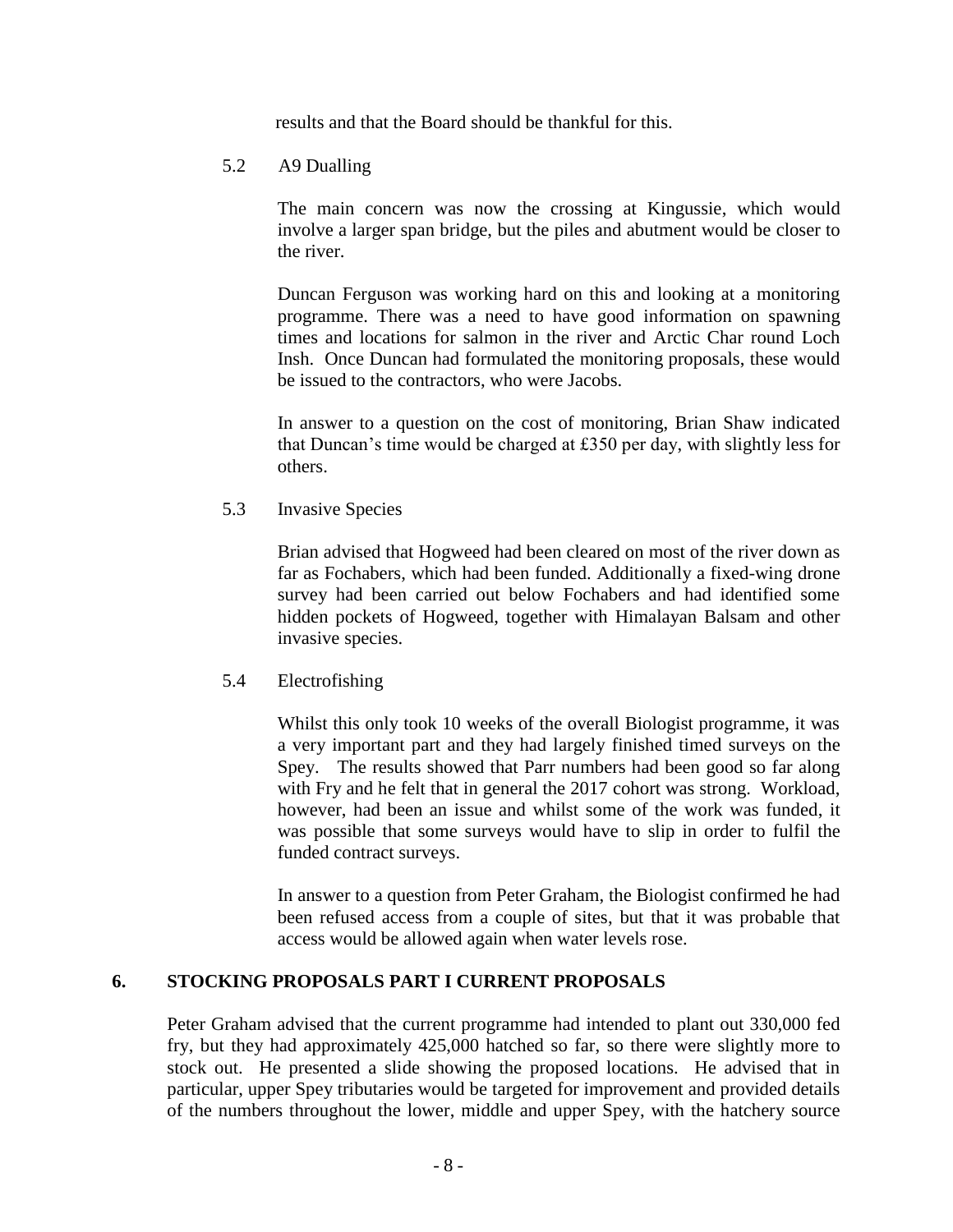correlated. He provided an explanation of the reasons for doing so and then invited questions:-

- Q. Craig Mackay enquired who determined whether the planting out is "mitigation" or "enhancement"?
- A. In response, it was noted that brood stock capture is licensed by the Scottish Government's Marine Scotland, but the stocking out programme is consented by the Board.

When seeking the brood stock capture licence there would be some indication of where the eventual stocking out is to take place and Jen Heatley confirmed that given the responsibility for the Special Area of Conservation, Marine Scotland Science and SNH would require this as part of a consultation.

The Director confirmed that he would inform the likely areas for stocking out at the time of the application for the brood stock licence and that SNH would be involved.

Q. Angus Gordon Lennox asked whether Brian could produce an optimal stocking density for each location and he confirmed he would do so.

## **ACTION POINT – BRIAN SHAW TO PRODUCE OPTIMAL STOCKING DENSITY FOR EACH STOCKING OUT LOCATION**

Dr CMH Wills stressed the need for the Board to publicise the stocking out programme and why it was being done. The Board gave unanimous approval to the programme as outlined.

Angus Gordon Lennox, as an aside, asked for an agreed protocol for the planting out process.

Other Questions for the Biologist:

William Mountain asked the Biologist to look at the abstraction screens at Distilleries, in particular at Dalmunach (Chivas Regal).

- Q. Alan Williams asked the Biologist what action had been taken following the hot water leak in July and it was noted that the temperature was above 37 degrees.
- A. Brian Shaw advised that Graeme Henderson was speaking to the distillery at the time and working on a resolution.

As an aside, Alan Williams felt that hot water leaks from distilleries happened far more regularly than was reported and it was simply chance that Brian Shaw had been in the area at the time. He stressed the need for